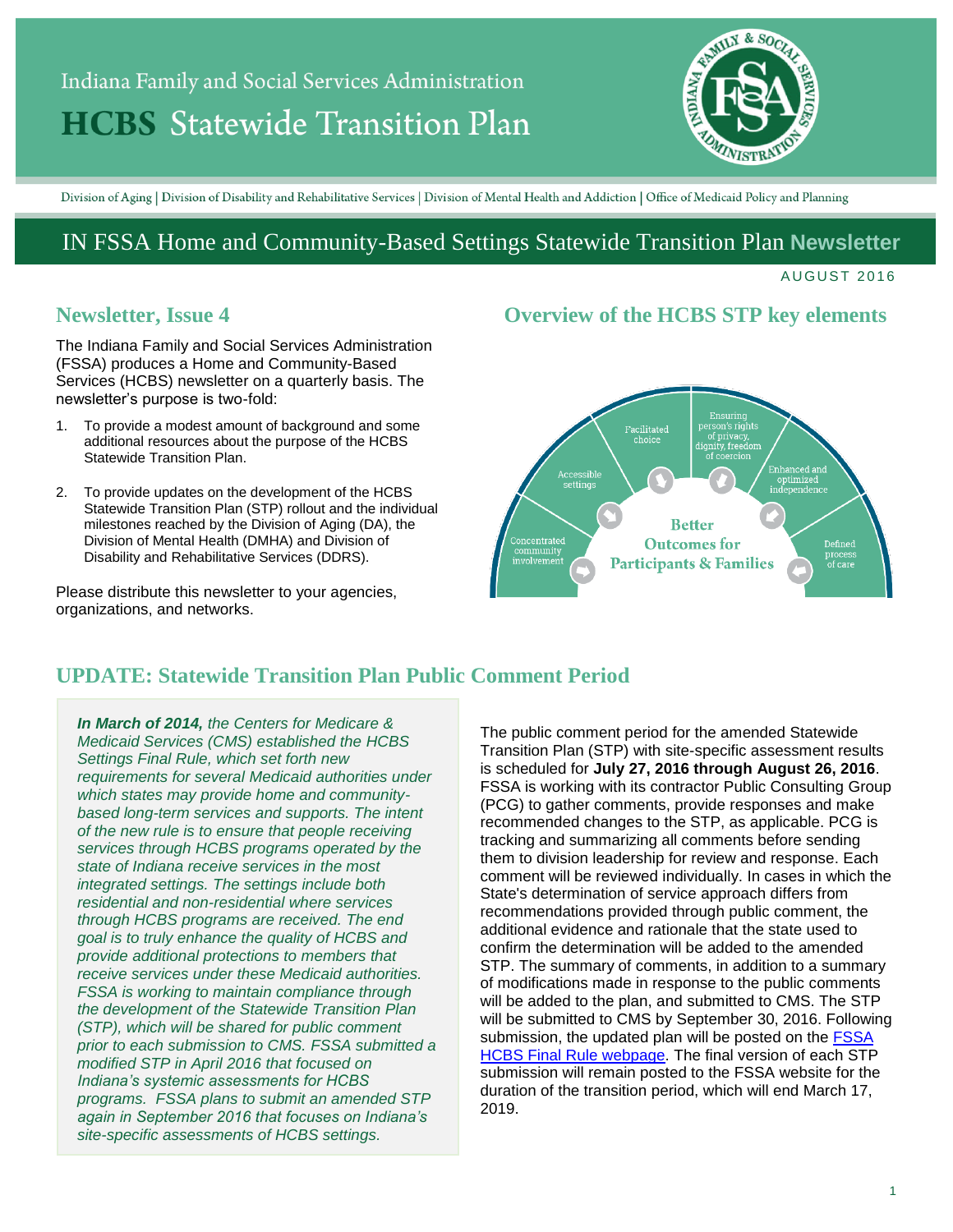# **FSSA Division Updates**



# *Division of Aging (DA)* **Site Surveys**

The Division of Aging (DA) engaged PCG to conduct site surveys of all of our waiver-certified provider-owned settings. This includes waivercertified assisted living facilities, adult family care settings and adult day care settings.

During February and March, PCG conducted desk reviews of provider documentation. For the desk reviews, PCG provided information about the requirements of the Final Rule and asked that providers give them any documentation that they believed demonstrated compliance or non-compliance with the Final Rule. PCG made preliminary findings at that point, to be validated by the site surveys.

PCG began conducting onsite visits in March and completed these visits in June. PCG assessors visited 100 percent of the waiver-certified, provider-owned settings. The assessors had been trained in the requirements of the HCBS Rule, but were instructed to not make any findings about provider compliance; their job was simply to apply the survey instrument as they toured the facilities and report that information to the division.

The DA hosted a meeting on June 22, 2016, with representatives of the assisted living and nursing facility trade associations and several providers. Tim Connors, of PCG, presented PCG's report to the DA and meeting attendees. The detailed report will be incorporated in the division's waiver transition plan and posted for public comment at that time.

For the Adult Day Service (ADS) setting, 37 providers were surveyed to determine readiness for the HCBS Settings Rule transition activities. These settings were evaluated on the standard promulgated by CMS. There were certain standards related to residential settings that did not apply specifically to ADS and they were not specifically evaluated.

For Adult Family Care sites, there were 33 sites assessed. Since these sites are under a residential setting, the standards used to assess readiness for the HCBS Settings Rule were the same as in Assisted Living.

In total, 84 Assisted Living locations were surveyed as part of the site assessments. Following the visits, it was determined that:

- 1. 30 Assisted Living sites were presumed institutional on the basis of co-location but they did not house a secure memory care.
- 2. 15 Assisted Living sites were presumed institutional on the basis of both co-location and housing of a secure memory care.
- 3. 12 Assisted Living sites were presumed institutional on the basis of housing a secure memory care.
- 4. 24 sites did not display characteristics that would allow for a presumption of institutional qualities. Each site had some areas of non-compliance with HCBS characteristics that would have to be remediated.

There also seems to be a high degree of conflict between the requirements of the Indiana State Department of Health for long-term care facilities and the CMS setting rule which is meant to provide choice and independence to the individuals receiving services. In order to demonstrate readiness for the transition rule, a solution must be found to ensure that residential settings do not possess the characteristics of an institution, but are in fact, separate and distinct as home and community-based settings.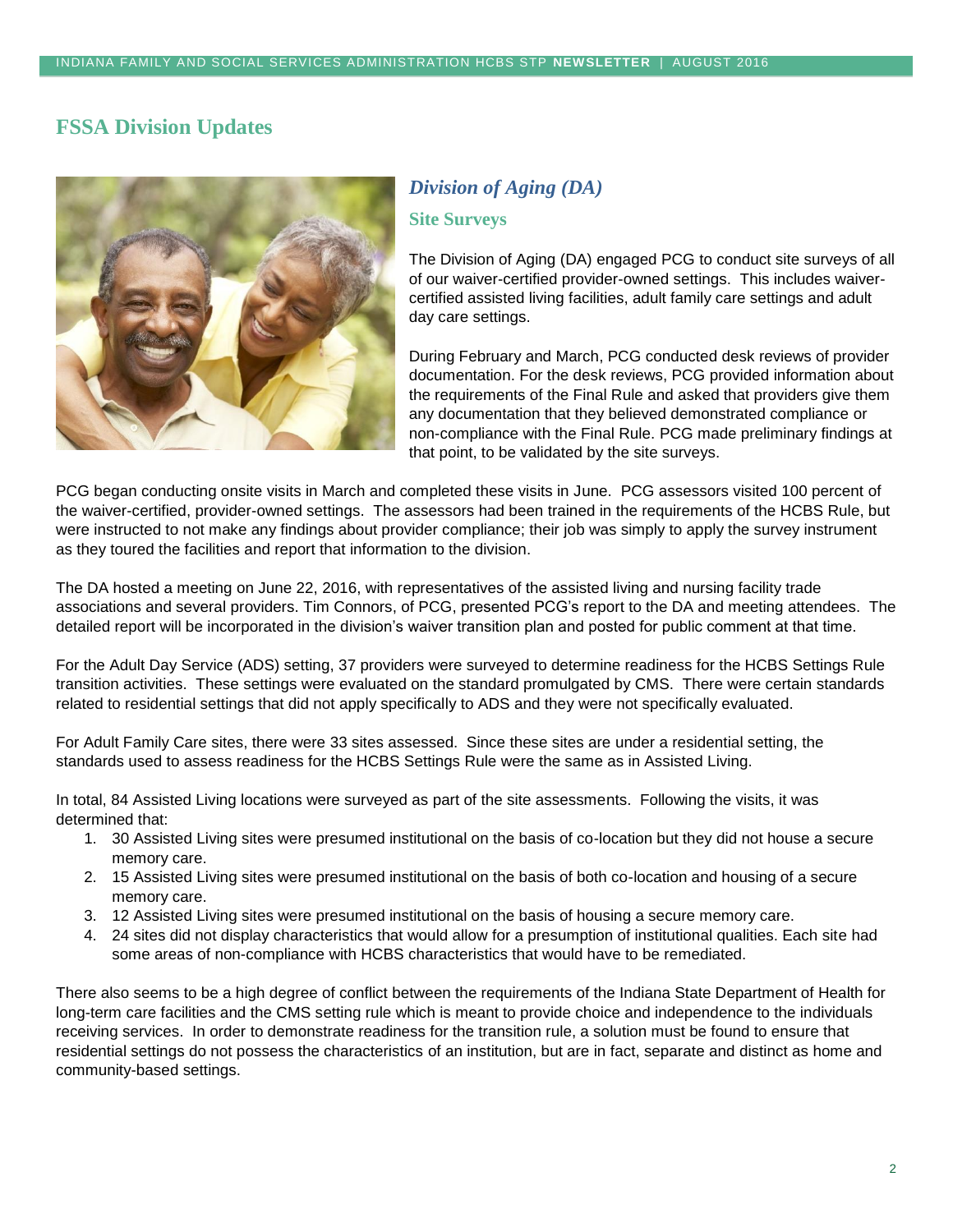## *Division of Mental Health and Addiction (DMHA)*



## **New email Inbox for DMHA Adult HCBS**

The rapid growth of the operational elements of Indiana's HCBS Statewide Transition Plan (STP) has created the need for a dedicated HCBS email account. The DMHA Adult 1915(i) State Evaluation Team (SET) has established the e-mail account [dmhaadulthcbs@fssa.in.gov,](file:///C:/Users/kknutson/AppData/Local/Microsoft/Windows/Temporary%20Internet%20Files/Content.Outlook/77TPDQPF/dmhaadulthcbs@fssa.in.gov) specifically for AMHH and BPHC providers to address issues related to compliance with the CMS HCBS settings requirements. Questions, concerns, and comments regarding HCBS settings compliance may now be sent to this email. In addition, submission of required documents (for example, HCBS Setting Action Plans and HCBS Member Transition Plans, along with other supporting documentation) must now be sent to [dmhaadulthcbs@fssa.in.gov.](file:///C:/Users/kknutson/AppData/Local/Microsoft/Windows/Temporary%20Internet%20Files/Content.Outlook/77TPDQPF/dmhaadulthcbs@fssa.in.gov) Please be sure to add this email address to your Contacts list, to ensure your agency continues to receive important information regarding HCBS compliance.

## **DMHA-Adult's Ongoing Outreach and Training for HCBS Providers**

The DMHA Adult SET continues to assist providers of home and community-based services with implementation of the HCBS Statewide Transition Plan.

- A program of technical assistance (TA) calls for individual agencies has begun, so that HCBS provider agencies and the DMHA Adult SET can address issues and concerns specific to each provider agency. DMHA hopes to complete TA calls with each provider agency during the next 3-4 months.
- An HCBS provider conference call was held June 11, 2016, where the major topic was the recently issued Preliminary Compliance Designation (PCD) reports for provider owned, controlled, or operated (POCO) residential settings. These provider conference calls will continue on a monthly basis for the foreseeable future, as a forum for providers to ask questions, share concerns and challenges, and exchange ideas for implementing modifications required to bring settings into full compliance with the HCBS Final Rule.
- An information session for provider agency CEOs and other involved staff was scheduled for August 2, 2016. The purpose of the information session was to provide high-level summaries of the requirements of the CMS HCBS Final Rule and STP, to educate providers on the impact of the Final Rule with regard to the AMHH and BPHC programs, and review the compliance timeline and action elements of the proposed transition plan. DMHA also planned to share examples of proposed remediation strategies and illustrate effective plans for achieving full compliance with the HCBS Final Rule.

#### **STP Milestones and Next Steps**

170 POCO residential settings were identified and assessed statewide, and the Preliminary Compliance Designation (PCD) reports issued to all agencies between May 27 and June 22, 2016. The breakdown of POCO residential settings by preliminary compliance category is:

- Fully compliant with HCBS settings requirements: 1
- Needs Modifications to become fully compliant: 130
- Potential Presumed Institutional: 39

DMHA is in the process of reviewing those HCBS Setting Action Plans received thus far, and will provide feedback to provider agencies on the proposed remediation activities. DMHA is also in the process of analyzing provider selfassessment data for POCO non-residential settings. These are provider-operated settings (other than a member's residence) where AMHH or BPHC services are or may be delivered, typically outpatient clinics, day service sites, office spaces, and so forth.